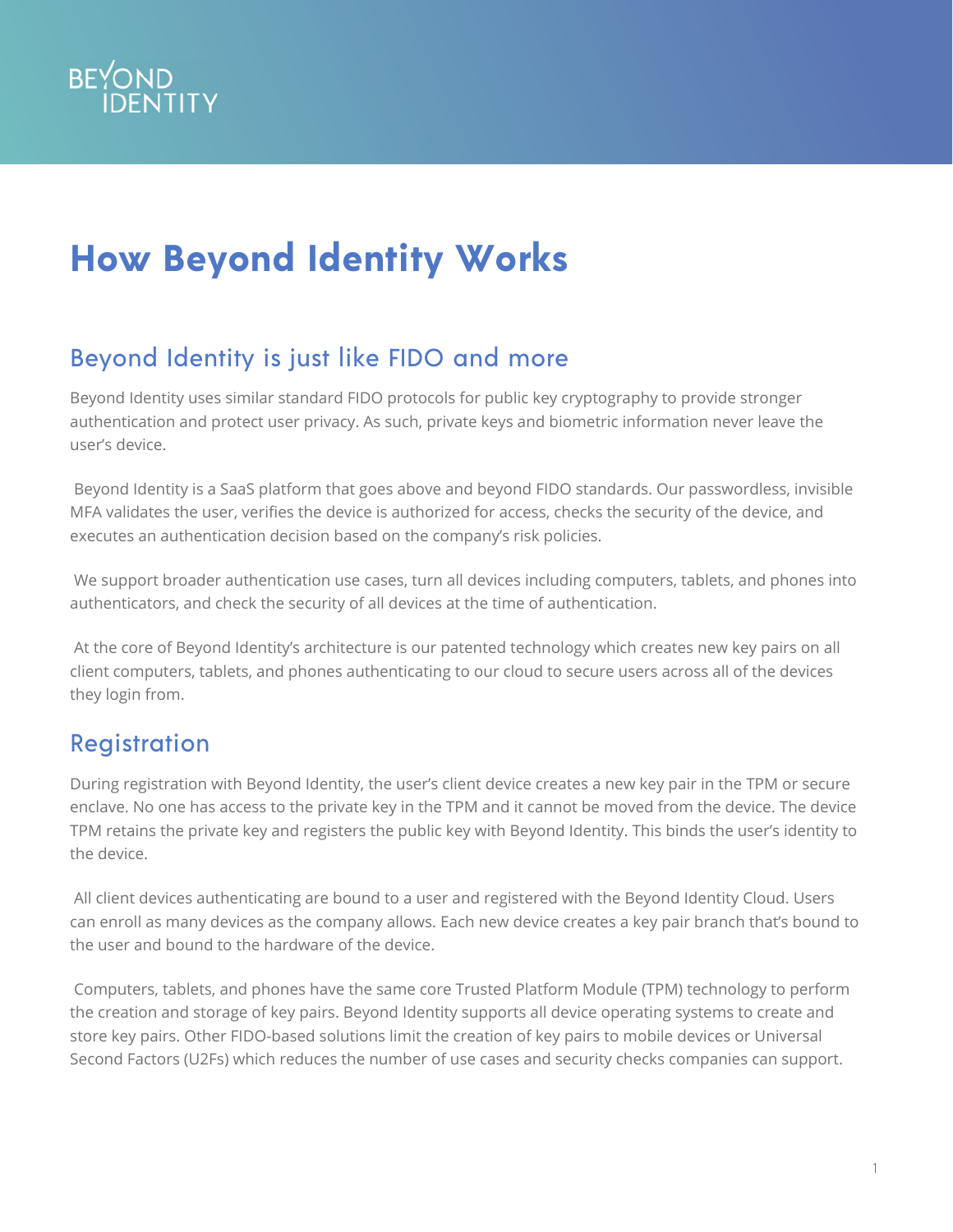

#### Registration of devices:

- User unlocks their computer, tablet, or phone using a local biometric or PIN
- User authenticates to their existing IAM provider or clicks a time-limited one-time code sent via email, SMS, or QR code
- User's device creates a new public/private key pair unique for the local device and that user's account in the TPM
- Public key is sent to Beyond Identity and associated with the user's account. The private key and any information about the local authentication method (such as biometric measurements or templates) never leave the local device.

#### Control registration of devices:

• Users can enroll devices that meet the company's requirements.

#### Support registration of all devices and major operating systems:

| US.        | Mac   | Android |
|------------|-------|---------|
| Windows 10 | Linux | Web     |

| <b>Sample Business Requirements</b>                                           | Example device registration policies                                                                                                                                               |
|-------------------------------------------------------------------------------|------------------------------------------------------------------------------------------------------------------------------------------------------------------------------------|
| Workforce - BYOD and Unmanaged Devices                                        | If managed device, allow registration<br>If unmanaged computer (mac, windows, linux), deny<br>registration<br>If unmanaged phone (iOS or android), allow registration<br>$\bullet$ |
| Customer Identity and Access Management - Crypto wallet<br>vendor             | If device is not Jailbroken, allow registration                                                                                                                                    |
| Customer Identity and Access Management - Media, Publishing,<br>Entertainment | If user has X number of devices already registered, deny<br>$\bullet$<br>registration                                                                                              |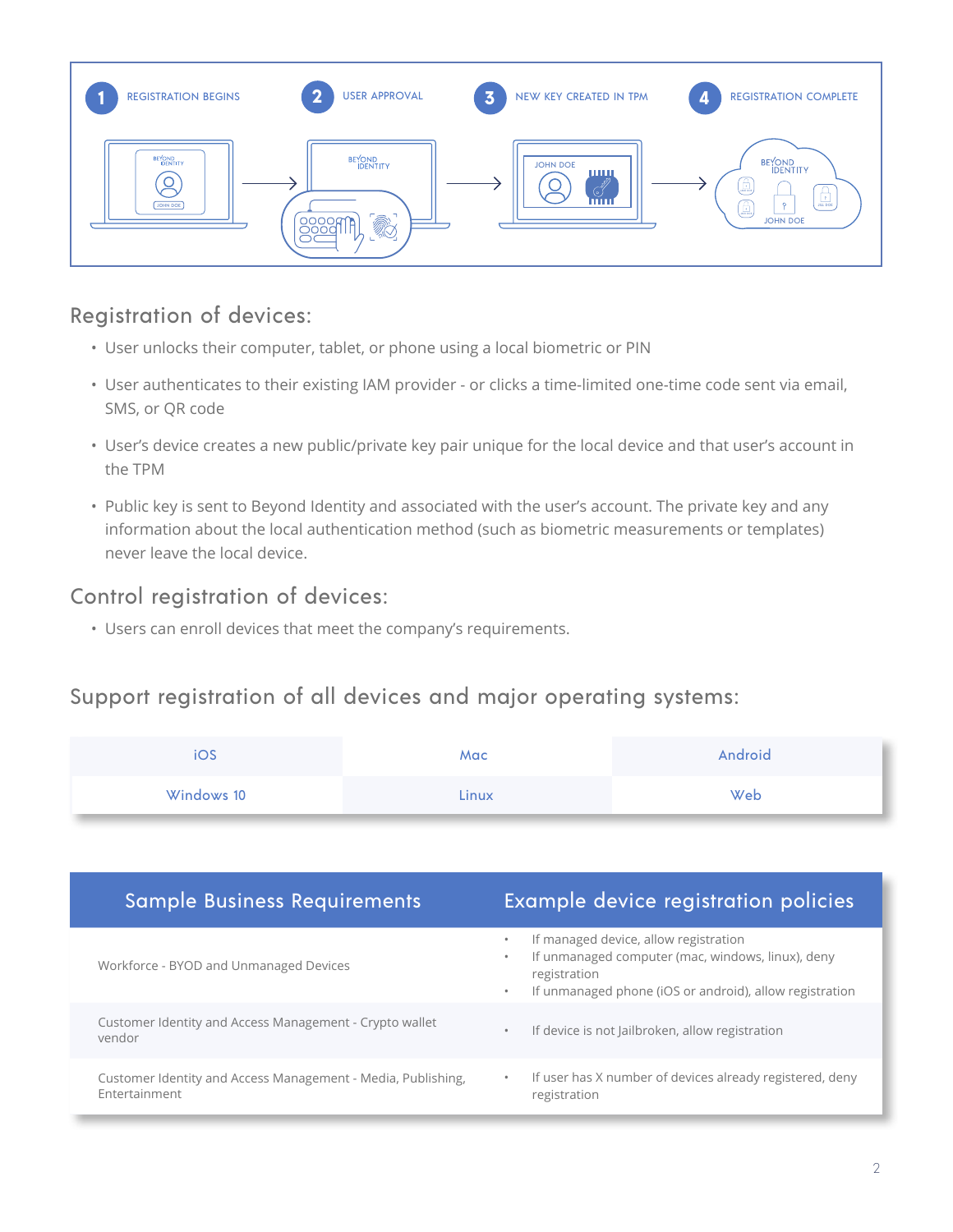## Login

When the user requests to login, the client device that is authenticating proves possession of the private key in the TPM to the Beyond Identity Cloud by signing a challenge. The client's private keys can only be used after the device is unlocked with a local biometric or PIN.



- Beyond Identity Cloud challenges the user to login with a previously registered device that matches the company's acceptance policy
- User unlocks the device using a local biometric or PIN
- Device uses the user's account identifier provided by the company to select the correct key in the TPM and sign the company's challenge
- Client device sends the signed challenge back to the company, which verifies it with the stored public key and logs in the user

#### Supports login to apps and services:

| Web apps        | Mobile apps |                     |
|-----------------|-------------|---------------------|
| <b>Desktops</b> | <b>WiFi</b> | Native desktop apps |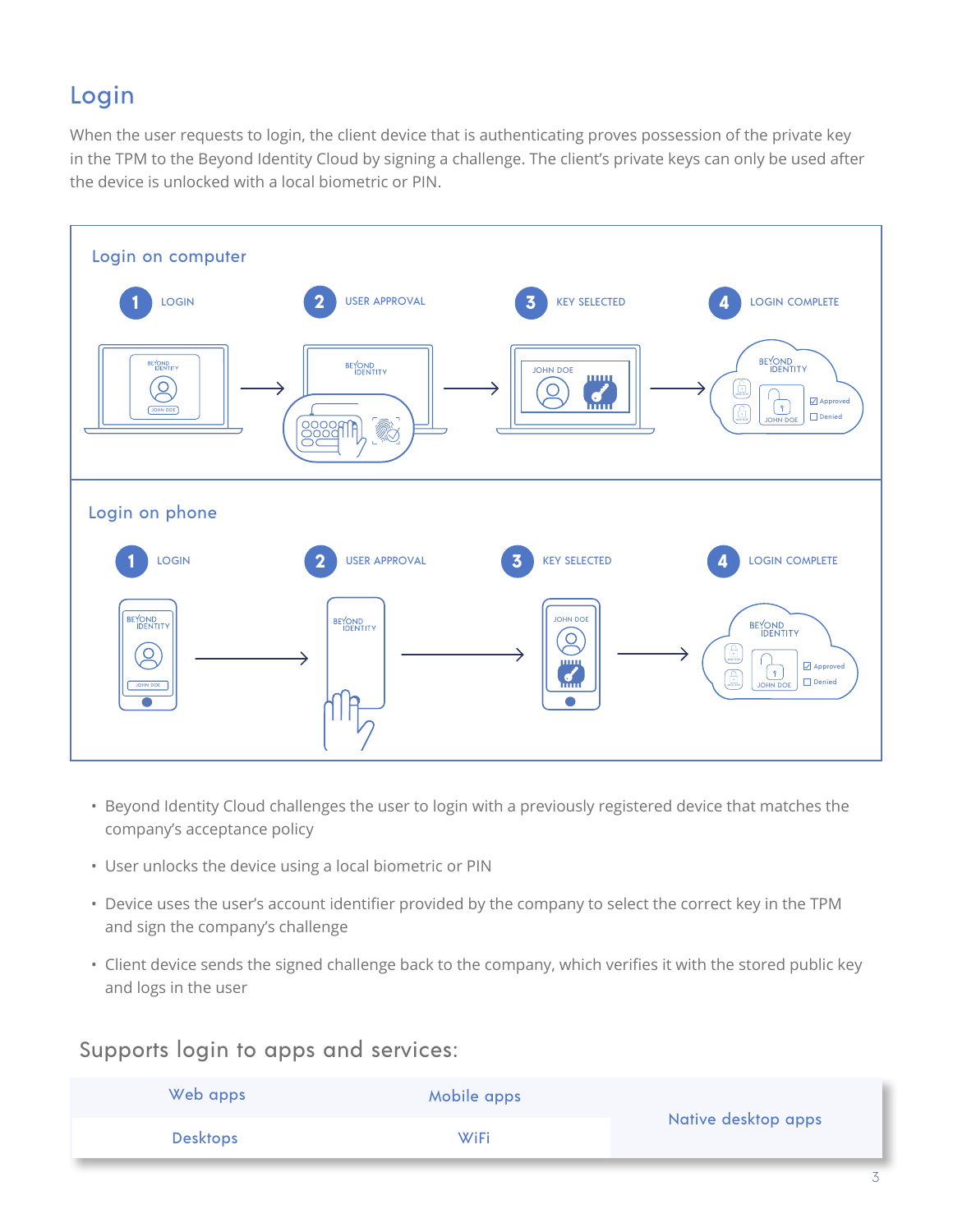### Device security checks at login

Every user client device is registered with Beyond Identity. The client device turns into a self-signed OpenID provider that issues checks for security programs, files, apps, and settings running on the device at the time of login.

During the authentication request, Beyond Identity challenges the client device, and the client device signs the token certificate and sends a JSON package with the results of the device posture check. Security checks run on OSQuery for extensibility and customizability by the company. This checks the device to ensure it meets policy requirements before allowing access.



| <b>Security Attributes</b>                | <b>Example Values</b><br>(not limited to)                                                                               | <b>Supported Platforms</b>          |
|-------------------------------------------|-------------------------------------------------------------------------------------------------------------------------|-------------------------------------|
| <b>Standard</b>                           |                                                                                                                         |                                     |
| Number of Devices Registered              | Number<br>۰<br>Equals $\frac{1}{2}$ Great than > $\frac{1}{2}$<br>۰<br>۰<br>$\frac{1}{2}$ Less than $\leq$<br>$\bullet$ | Windows, macOS, iOS, Android, Linux |
| Platform                                  | Android<br>$\bullet$<br>iOS<br>$\bullet$<br>macOS<br>$\bullet$<br>Windows<br>$\bullet$<br>Linux<br>$\bullet$            | Windows, macOS, iOS, Android, Linux |
| OS Major / Minor Version                  | Equals<br>Great than $>$ _____<br>Less than $\leq$<br>$\bullet$                                                         | Windows, macOS                      |
| Disk Encryption                           | Enabled<br>$\bullet$<br>Disabled<br>$\bullet$                                                                           | Windows, macOS, Linux               |
| Firewall                                  | On<br>۰<br>Off                                                                                                          | Windows, macOS                      |
| Device Rooted / Jailbroken                | Detected<br>$\bullet$<br>Not detected<br>$\bullet$                                                                      | iOS, Android                        |
| Screen Locked Enabled<br>(Biometric, PIN) | Screen lock enabled<br>$\bullet$<br>Biometric enabled<br>$\bullet$<br>Pin enabled<br>$\bullet$                          | iOS, Android                        |
| User FileVault is                         | On.<br>$\bullet$<br>Off                                                                                                 | macOS                               |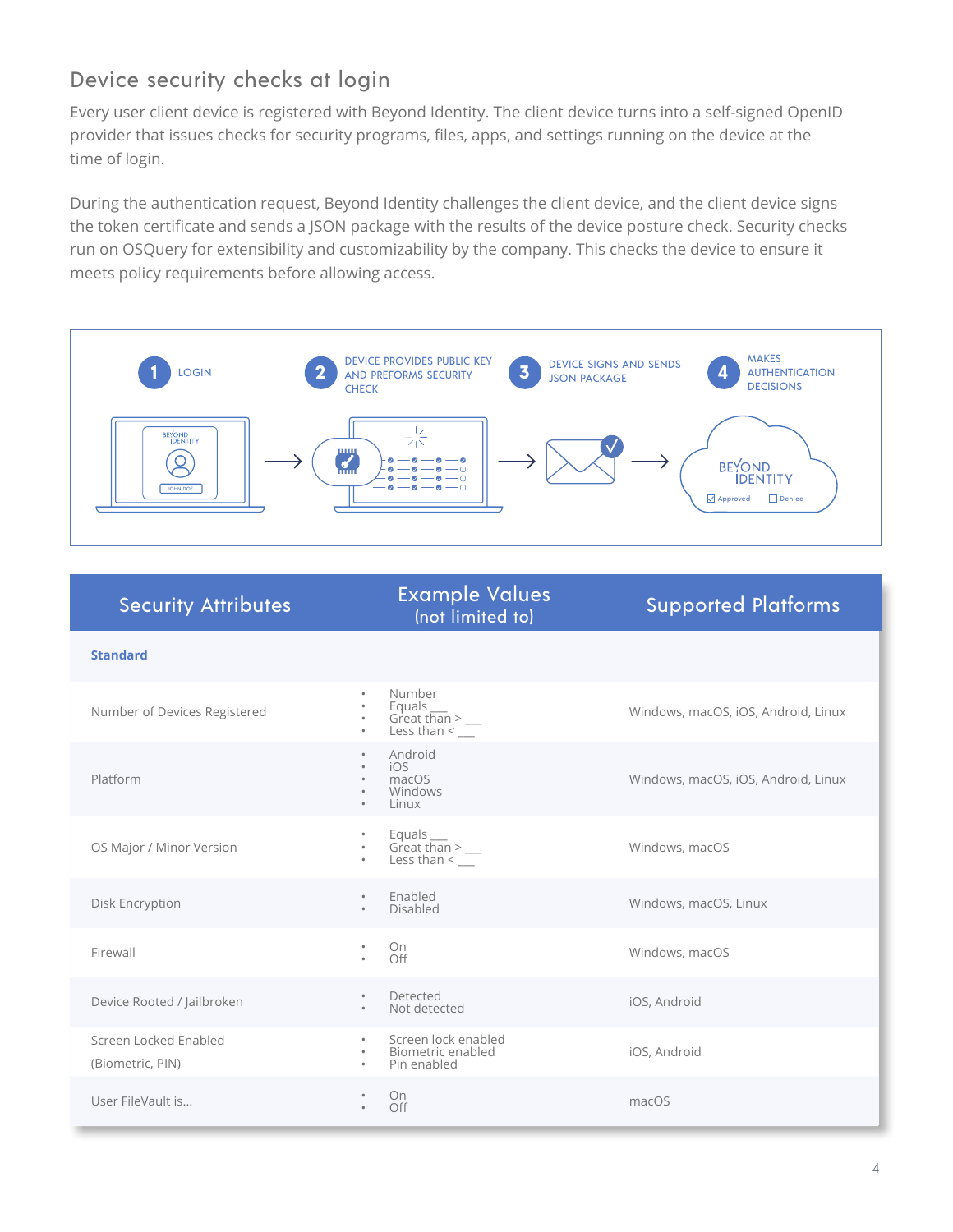| <b>Security Attributes</b>          | <b>Example Values</b><br>(not limited to)                                                                                                                                                                                                                       | <b>Supported Platforms</b>          |
|-------------------------------------|-----------------------------------------------------------------------------------------------------------------------------------------------------------------------------------------------------------------------------------------------------------------|-------------------------------------|
| <b>Customizable:</b>                |                                                                                                                                                                                                                                                                 |                                     |
|                                     | [fill in the blank]<br>MDM Provider<br><b>JAMF</b><br>VMWare Airwatch<br>$\bullet$<br>MobileIron<br>$\circ$<br>Citrix Endpoint Management<br>$\bullet$<br>Microsoft InTune<br>$\bullet$<br>kandji<br>$\bullet$                                                  |                                     |
| Process Running                     | <b>EDR/XDR Provider</b><br>Crowdstrike<br>$\circ$<br>SentinelOne<br>$\bullet$<br>Bitdefender<br>$\bullet$<br>Cylance<br>$\circ$<br>Armor<br>$\bullet$<br>Cybereason<br>$\bullet$                                                                                | Windows, macOS, iOS, Android, Linux |
| Service Running                     | <b>Vulnerability Assessment</b><br>Tenable<br>$\bullet$<br>Netsparker<br>$\bullet$<br>Vulcan<br>$\bullet$<br>Alert Logic<br>$\bullet$<br>BeyondTrust<br>$\bullet$<br>Rapid7<br>$\bullet$<br>Qualys<br>$\bullet$<br>Tripwire<br>$\circ$<br>F-Secure<br>$\bullet$ | Windows, macOS, iOS, Android, Linux |
|                                     | <b>AntiVirus Provider</b><br>McAfee<br>$\bullet$<br>Kaspersky<br>$\bullet$<br>Norton<br>$\bullet$<br>Webroot<br>$\bullet$<br><b>Trend Micro</b><br>$\bullet$<br><b>BullGuard</b><br>$\circ$                                                                     |                                     |
| App installed contains              | <b>Client Management Tools &amp; Backups</b><br>Druva<br>Landesk<br>$\bullet$<br>ManageEngine<br>$\bullet$<br><b>SCCM</b><br>$\circ$<br>Kace<br>$\bullet$<br><b>BMC Client Mgmt</b><br>$\bullet$                                                                | Windows, macOS, iOS, Android, Linux |
|                                     | <b>Blacklist services:</b><br>$\bullet$<br>uTorrent<br>$\bullet$<br>xBox live<br>$\bullet$<br><b>VNC</b><br>$\bullet$                                                                                                                                           |                                     |
| File exists                         | [fill in the blank]<br>C:\Windows\System32\<br><b>Drivers</b><br><b>DLL</b> files<br>$\bullet$<br>Configuration<br>$\bullet$                                                                                                                                    | Windows, macOS, iOS, Android, Linux |
| Registry Key / Plist value contains | [fill in the blank]<br>Path<br>Key<br>Subkey<br>Number/String<br>Value<br>$\bullet$                                                                                                                                                                             | Windows, macOS,                     |
| <b>Optional from integrations:</b>  |                                                                                                                                                                                                                                                                 |                                     |
| Microsoft InTune                    | Registered<br>$\bullet$                                                                                                                                                                                                                                         | Windows, macOS, iOS, Android        |
| JAMF                                | Registered<br>$\bullet$                                                                                                                                                                                                                                         | macOS, iOS                          |
| Workspace ONE                       | Enrolled<br>$\bullet$                                                                                                                                                                                                                                           | Windows, macOS, iOS, Android        |
| Crowdstrike                         | Registered<br>Zero Trust Assessment Score<br>$\bullet$                                                                                                                                                                                                          | Windows, macOS                      |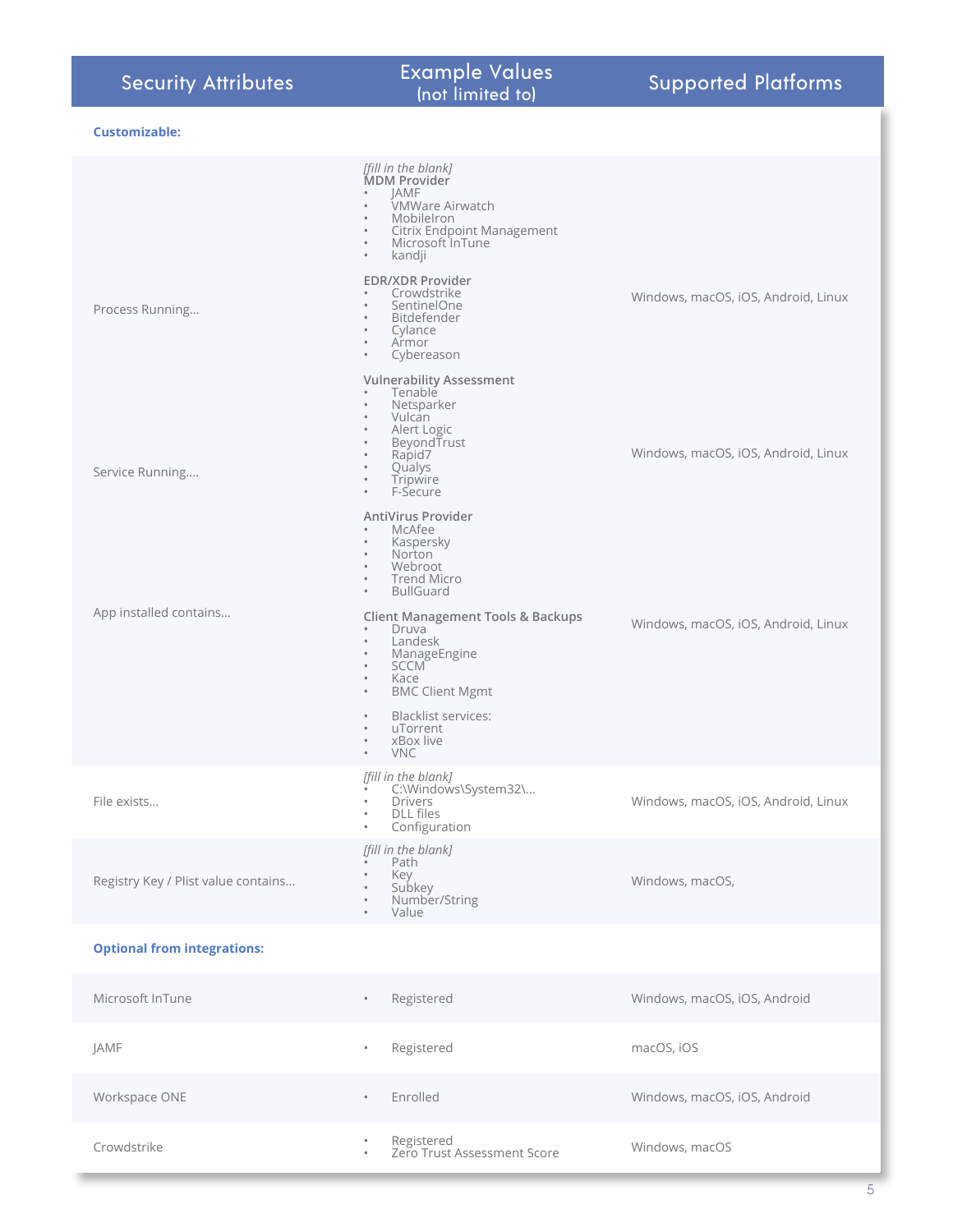#### Control user authentication on devices:

- Users and devices can authenticate when it meets the company's risk policies.
- Companies can customize extensible authentication policies with unlimited, granular security attributes.

| <b>Example scenarios</b>                                                                                                                                                                             | <b>Example authentication policies</b>                                                                                                                                                                                                                                                                                                                                                                                                                                                                                                                        |
|------------------------------------------------------------------------------------------------------------------------------------------------------------------------------------------------------|---------------------------------------------------------------------------------------------------------------------------------------------------------------------------------------------------------------------------------------------------------------------------------------------------------------------------------------------------------------------------------------------------------------------------------------------------------------------------------------------------------------------------------------------------------------|
| <b>Critical Apps</b><br>For example: Workforce - Finance and HR apps<br>Allow managed and compliant windows and mac devices<br>only.                                                                 | If<br>Windows<br>$\bullet$<br>Managed by Intune<br>Crowdstrike Running<br>$\circ$<br>Firewall On<br>$\bullet$<br>OS Version build 19042 or higher<br>$\bullet$<br>User Group: Finance or HR<br>$\bullet$<br>MacOS<br>Managed by JAMF<br>$\bullet$<br>Crowdstrike Running<br>Firewall On<br>$\bullet$<br>OS Version 11.16 or higher<br>$\bullet$<br>User Group: Finance or HR<br>$\bullet$<br>Then, approve authentication with device biometric or pin.<br>$\mathsf{If} \dots$<br>iOS, Android, Linux<br>$\bullet$<br>Then, deny authentication.<br>$\bullet$ |
| <b>Medium Risk App</b><br>For example: Workforce - Chat apps<br>Allow managed and compliant windows and mac - and non-<br>managed, compliant linux, iOS, and Android devices with<br>posture checks. | If<br>Windows<br>Managed by Intune<br>$\bullet$<br>Crowdstrike Running<br>$\bullet$<br>Firewall On<br>$\bullet$<br>OS Version build 19042 or higher<br>$\bullet$<br>Mac OS<br>Managed by JAMF<br>$\bullet$<br>Crowdstrike Running<br>$\bullet$<br>Firewall On<br>$\bullet$<br>OS Version 11.16 or higher<br>$\bullet$<br>Linux<br>Crowdstrike Running<br>$\bullet$<br>iOS<br>Not jailbroken<br>$\bullet$<br>Pin or Password Set<br>Android<br>Not rooted<br>$\bullet$<br>Pin or Password Set<br>$\bullet$<br>Then, approve authentication.                    |
| <b>Not Critical App</b>                                                                                                                                                                              | If<br>Windows<br>Firewall on<br>$\bullet$<br>OS Version build 19042 or higher<br>$\bullet$<br>Mac OS                                                                                                                                                                                                                                                                                                                                                                                                                                                          |

For example - Workforce - Web conferencing apps

Allow authorized users and authorized devices with posture checks.

- Firewall On
- OS Version 11.16 or higher iOS
- iOS
	- Not jailbroken
	- Pin or Password Set

Android

- Not rooted
- Pin or Password Set

Then, approve authentication.